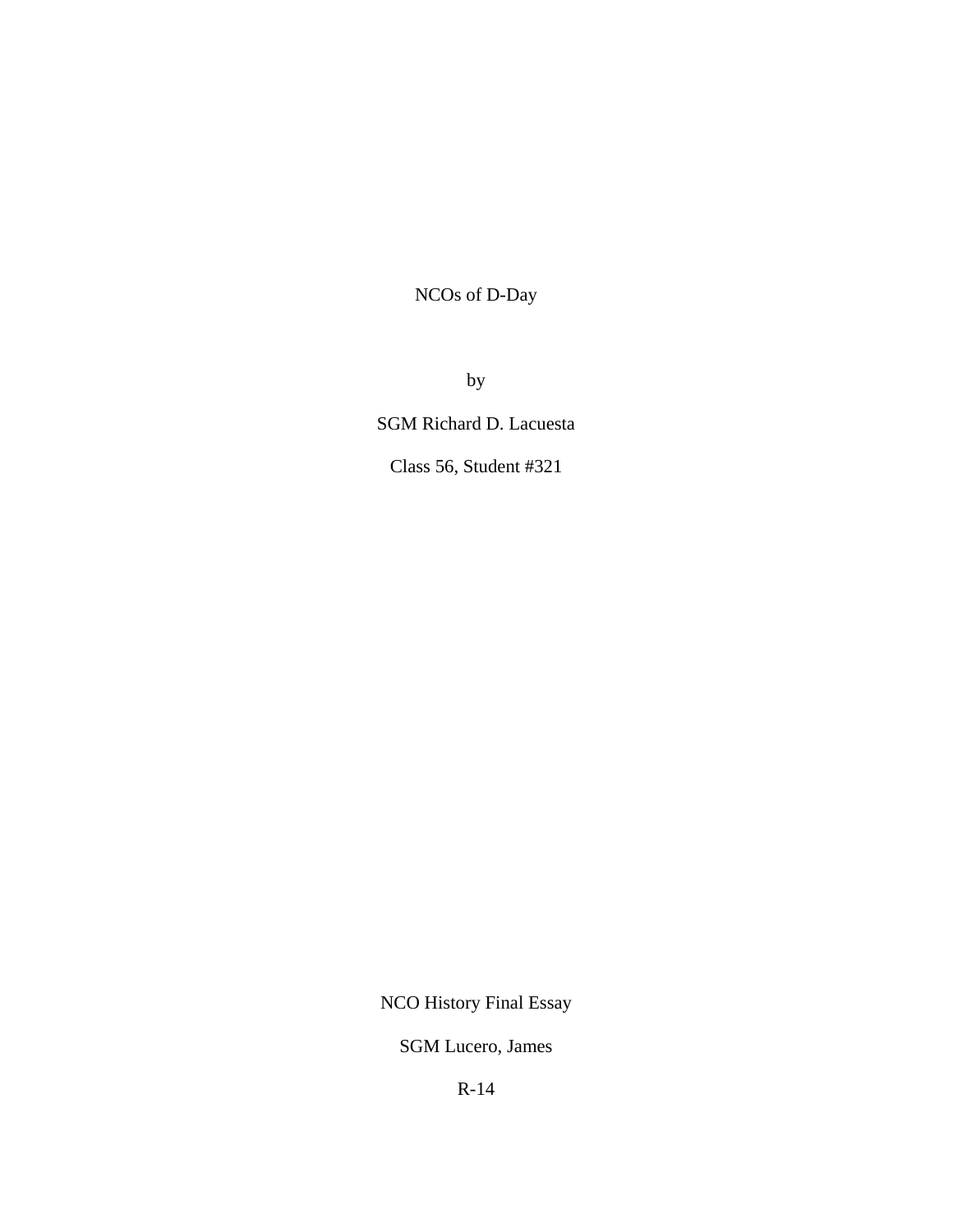## **NCOs of D-Day**

In a letter written to the troops that participated in the Invasion of France, General Dwight D. Eisenhower writes toward the end of his letter,

 *The tide has turned! The free men of the world are marching together to Victory! I have full confidence in your courage, devotion to duty, and skill in battle. We will accept nothing less than full Victory! Good Luck! And let us all beseech the blessing of Almighty God upon this great and noble undertaking* (Eisenhower Foundation, 1971)*.* 

 On June 6, 1944, Allied Forces conducted a mission known as "Operation Overlord" that would stun the German Army who at the time occupied Normandy France. American Soldiers and their allies risked there lives in this operation to liberate the French and establish a free will in Europe. The purpose of this paper is to recognize a few NCOs who fought bravely during one of the greatest invasions of military history. This paper will briefly touch on the some of the units that participated in this operation and their individual missions. To include the airborne and beach assaults planned by the Allied Coalition Forces. This paper will also describe some of the equipment used during this campaign that includes aircraft, amphibious craft, the M-4 Sherman tank and a variety of weapons. The intent of this paper is to ultimately recognize a few brave American Soldiers that represent the epitome of selfless service, devotion to duty, bravery, and courage far and beyond the call of duty.

"Operation Overlord" was the code name given to the Allied Forces that included a total of 39 Divisions that would storm the beaches of Normandy by sea and by air. Prior to the invasion, the Allies conducted an air campaign primarily to weaken the German forces which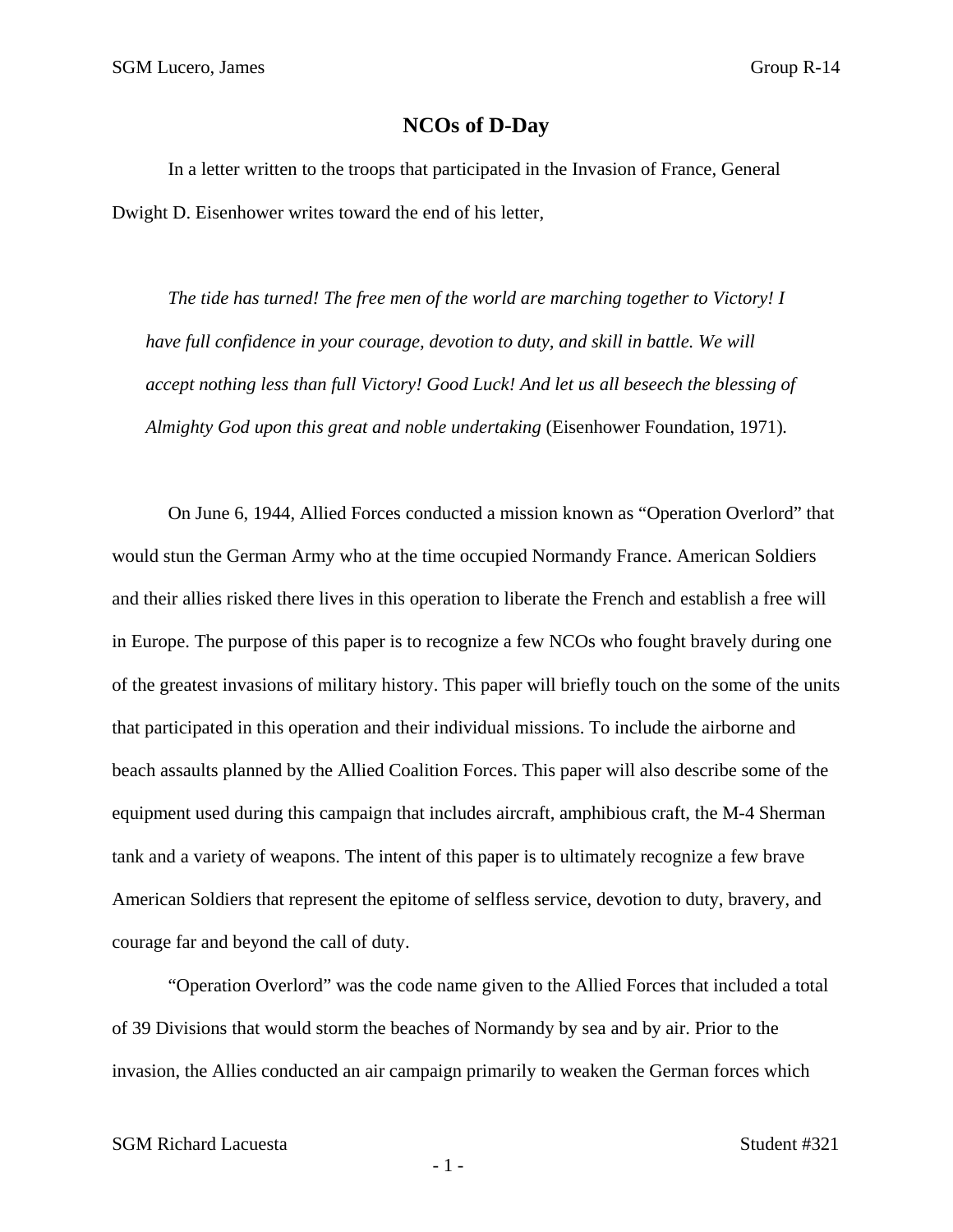would aide the coalition to execute their mission with little or no resistance. On the eve of June 6, 1944, the Airborne Divisions of the American's  $82<sup>nd</sup>$  and  $101<sup>st</sup>$ , to include the British's  $6<sup>th</sup>$ Airborne Division, took off from the United Kingdom to parachute into Normandy. Their mission was to secure the left and right flanks of the beach and prevent the German forces from re-supplying the front lines. The  $82<sup>nd</sup>$  and  $101<sup>st</sup>$  would drop in to the city of St Mere Eglise and secure the left flank by using parachutes and glider planes. The British's  $6<sup>th</sup>$  Division would jump into the city of Caen to secure the right flank (Williams, 2005). The beach assault would include the American's  $1<sup>st</sup>$ ,  $4<sup>th</sup>$ , and  $29<sup>th</sup>$  Infantry Divisions, the British's  $3<sup>rd</sup>$  and  $50<sup>th</sup>$  Divisions, and the Canadian's  $3<sup>rd</sup>$  Division. Their mission was for the  $4<sup>th</sup>$  Infantry Division to storm Utah beach, the  $1<sup>st</sup>$  and  $29<sup>th</sup>$  to take Omaha beach, the British's  $50<sup>th</sup>$  to take Gold beach, the Canadian's  $3<sup>rd</sup>$  to crash Juno beach, and the British's 3<sup>rd</sup> to secure Sword beach (D-Day Links, 2005). This invasion would provide the opening for the Allies to continue with more forces.

 The equipment used for this operation proved noteworthy on the battlefield. The C-47 Douglas aircraft was a cargo transport plane that had a wing span of over 95 feet and a max speed of 230 knots. Pressed into service in World War II, it became the major transport for the allies. It also carried cargo, dropped paratroopers and served as a glider tow vehicle in support of "Operation Overlord" (Williams, 2005). The Landing Craft Vehicle Personnel (LCVP) was an amphibious craft made of oak wood with a length of over 36 feet and a max speed of 12 knots. The LCVP could land a platoon of 36 men with their equipment, or a jeep and 12 men, extract itself quickly, turn around without broaching in the surf, and go back out to get more troops and/or supplies. The Landing Ship Tank (LST) was 328 feet in length, a max speed of 10.8 knots, and could complement a crew of 7 officers and 204 enlisted soldiers. The LST could carry smaller vehicles topside and had a tunnel-like hull that could transport tanks, jeeps, artillery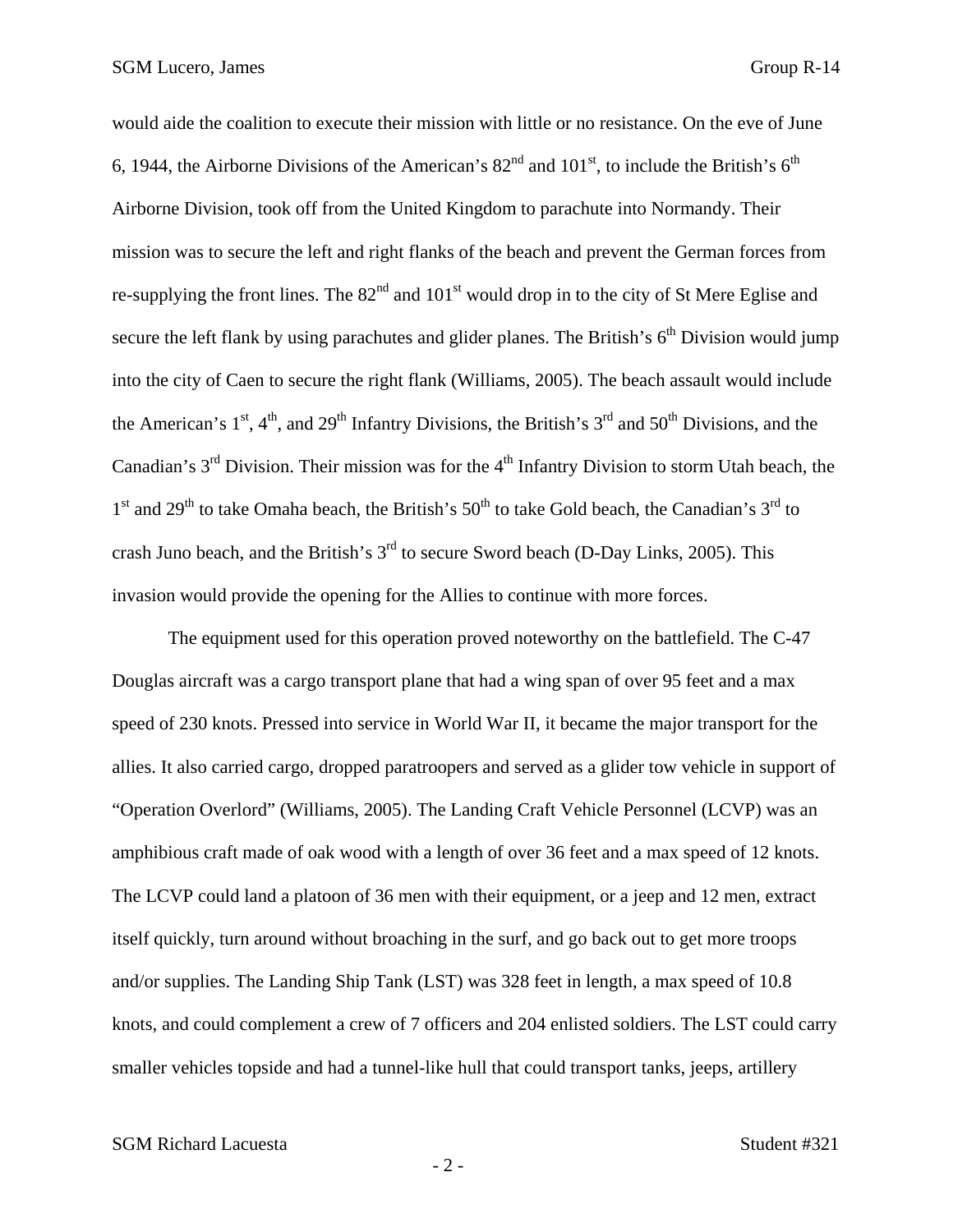guns, or cargo (D-Day Links, 2005). The M-4 Sherman Tank weighed 32 tons (64,000lbs), held a crew of five, and a max speed of 29 miles per hour. It also had a fuel capacity for 100 miles and a main gun of either a 75mm or 76mm round. The M-4 Sherman tank was a winner by numbers, not by quality. When the US entered World War II it did not have a modern tank, even the latest existing designs were obsolete compared to the modern German tanks (Editors of the Army Times, 1969). World War II produced a variety of weapons that included the Thompson Machine Gun, fully automatic; the Thompson is an all-round field weapon of .45 caliber. It weighs 12.5 pounds when fully loaded with a 30-round magazine. The M-1 Garand was the standard weapon of the US infantry soldier in World War II. It is semi-automatic, fed by a clip that holds eight .30 caliber rounds per cartridge. The Browning Automatic Rifle (BAR) is .30 caliber, gas operated, and air-cooled. It may be fired from the shoulder or from the hip. Officers, Non-Commissioned Officers and certain enlisted specialists carried a Colt .45 pistol during World War II (WWII weapons used in combat, 2005).

 The Invasion of Normandy produced a number of heroes and Medal of Honor recipients that stemmed throughout the entire campaign. To recognize some of these brave Americans is truly an honor and a pleasure.

SSG Lucian Adams a native of Port Author, Texas assigned to the 3<sup>rd</sup> Infantry Division. A Medal of Honor recipient who on October 28, 1944 took it upon himself to eliminate 3 enemy machine gun post killing 9 Germans after his unit was ambushed while driving a convey of supplies to the  $3<sup>rd</sup>$  Battalion. His unit suffered 3 fallen soldiers and 6 casualties. His actions insured the convoy to continue on its mission of re-supplying the Battalion.

SSG Stanley Bender a native of Carlisle, West Virginia also assigned to the 3<sup>rd</sup> Infantry Division. A Medal of Honor recipient who on August 17, 1944, pinned down by several machine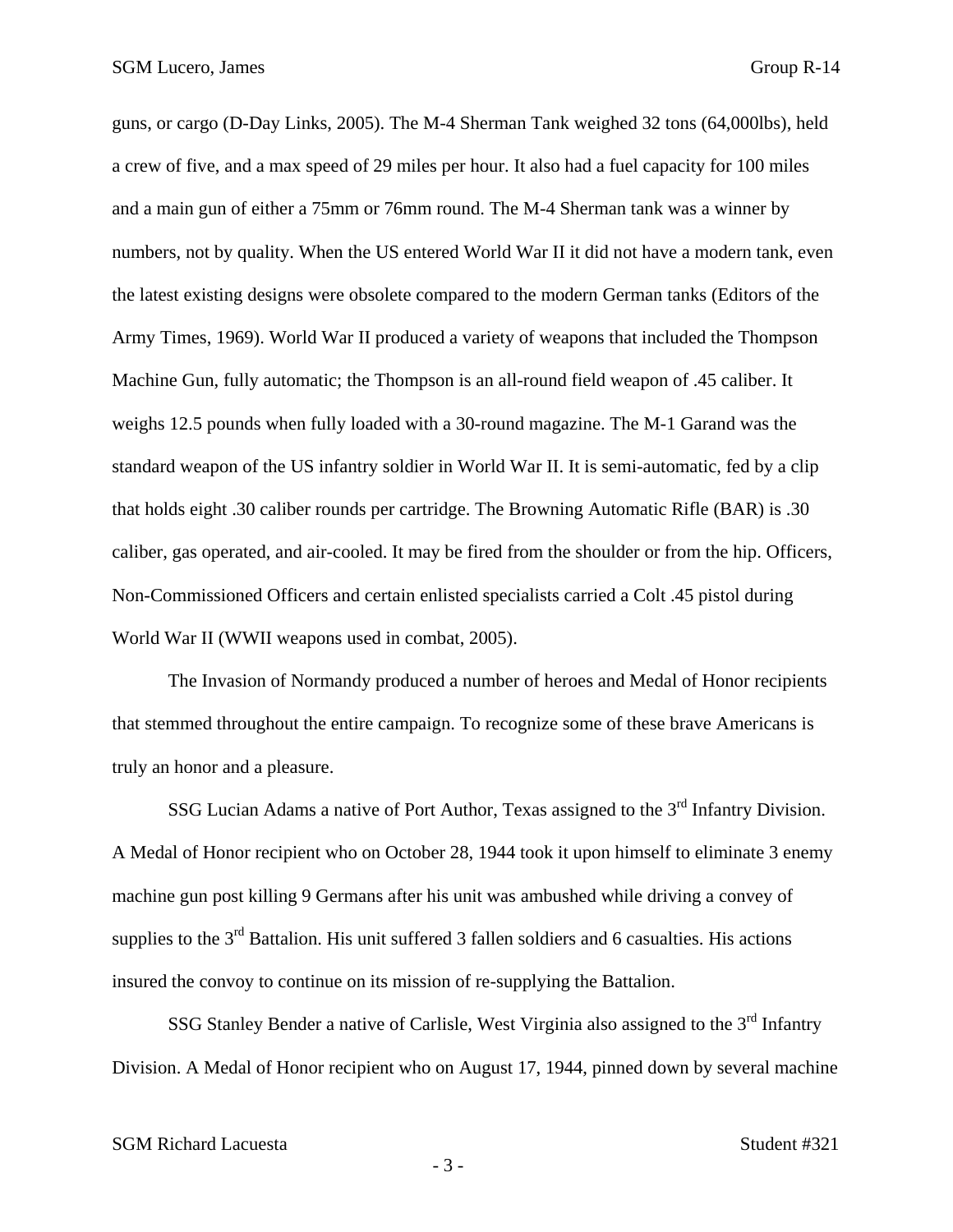gun snipers, bravely climbed on top of a knocked out tank drawing fire from the enemy. This enabled the unit to advance upon the enemy. He continued to walk down the middle of street upright under heavy fire and took out two machine guns. His actions inspired the unit to charge the remaining German element. In all, the unit accounted for 39 enemy kills and 26 hostages.

 SGT Edward Carter a native of Los Angeles, California assigned to the Seventh Army Infantry Company. On March 23, 1945 when the tank he was riding on came under heavy bazooka and small arms fire, he volunteered to lead a 3 man group across an open field. With two of the men killed and the third seriously injured, SGT Carter continued on alone, he was hit five times before finally taking cover. As eight enemy infantry riflemen attempted to capture him, he killed 6 of them and used the 2 remaining hostages as a shield to cross the field after extracting valuable information from them concerning enemy positions. He received the Distinguished Service Cross for this heroic act. In 1995 the Army conducted a study on why no African Americans received the Medal of Honor in WWII. After 30 years Congress decides to award him the Medal of Honor. President Bill Clinton awarded his family the prestige's award.

SGT Harrison Summers a native of Marion County, West Virginia assigned to the 101<sup>st</sup> Airborne Division. Summers performed one of the all- time remarkable war feats of WWII, single-handedly killing 31 Germans. With only a little help from two other squad members, the paratrooper either killed or forced to flee another 70 or so other German soldiers, who were held up in a series of buildings near the Normandy coast. In the book D-Day, written by Stephen Ambrose, he writes "Summers is a legend with American paratroopers nonetheless, the Sergeant York of World War II" (Ambrose, 1994). Summers received a battlefield commission and the Distinguished Service Cross. His heroic act would have earned him the Medal of Honor if the paperwork had not gotten lost (U.S. Army Center of Military History, 2005).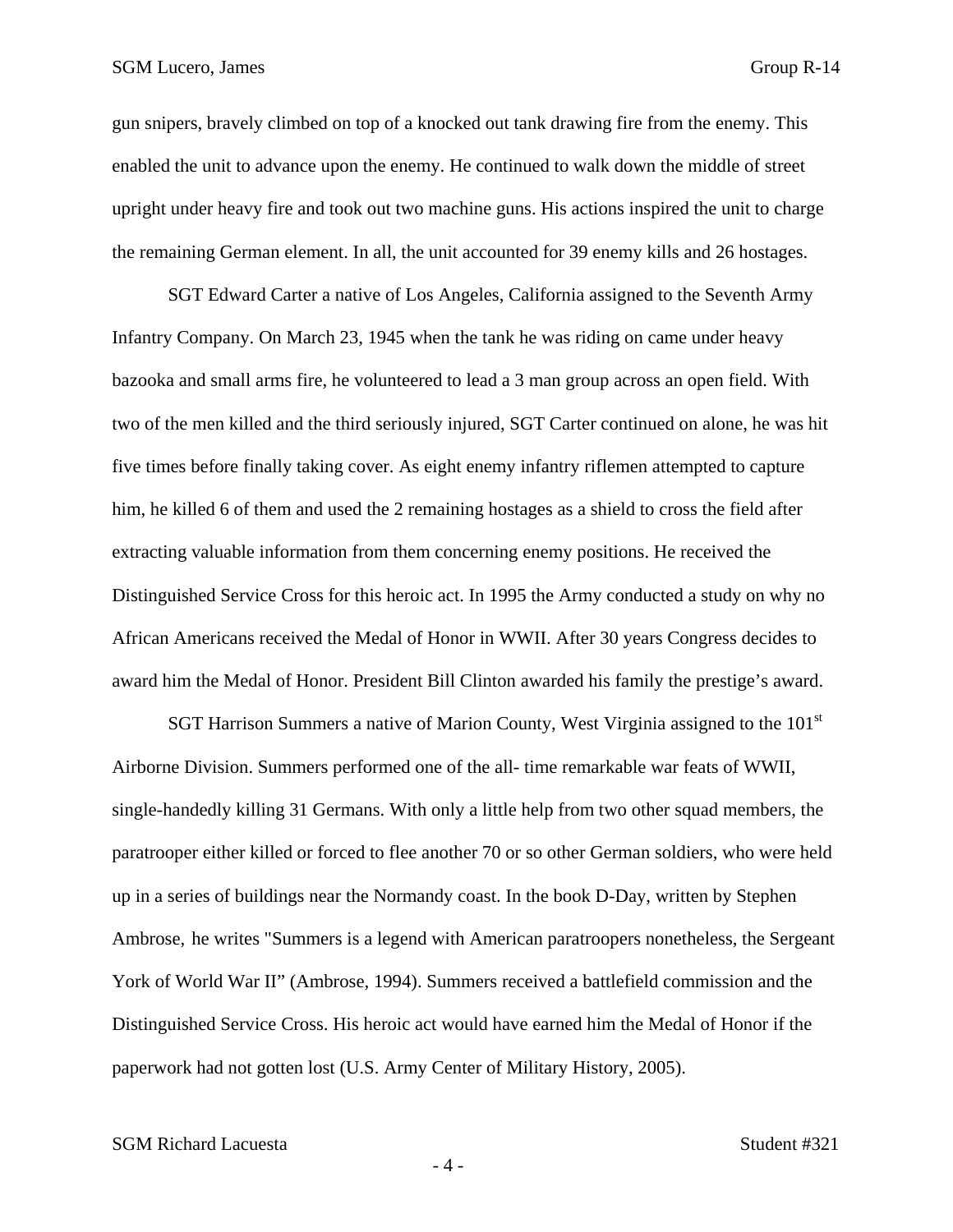In conclusion, this paper depicts a mission that is said to be the greatest invasion of military history. The mission "Operation Overlord" planned by Allied Forces which would become infamous in every book written about World War II. Divisions that fought bravely hang streamers from their guidons that represent their true devotion to God and country. This war introduced equipment into the battlefield that would change the way we fight today. Let us not forget the brave Americans who represent the epitome of selfless service, bravery, courage, and pure guts.